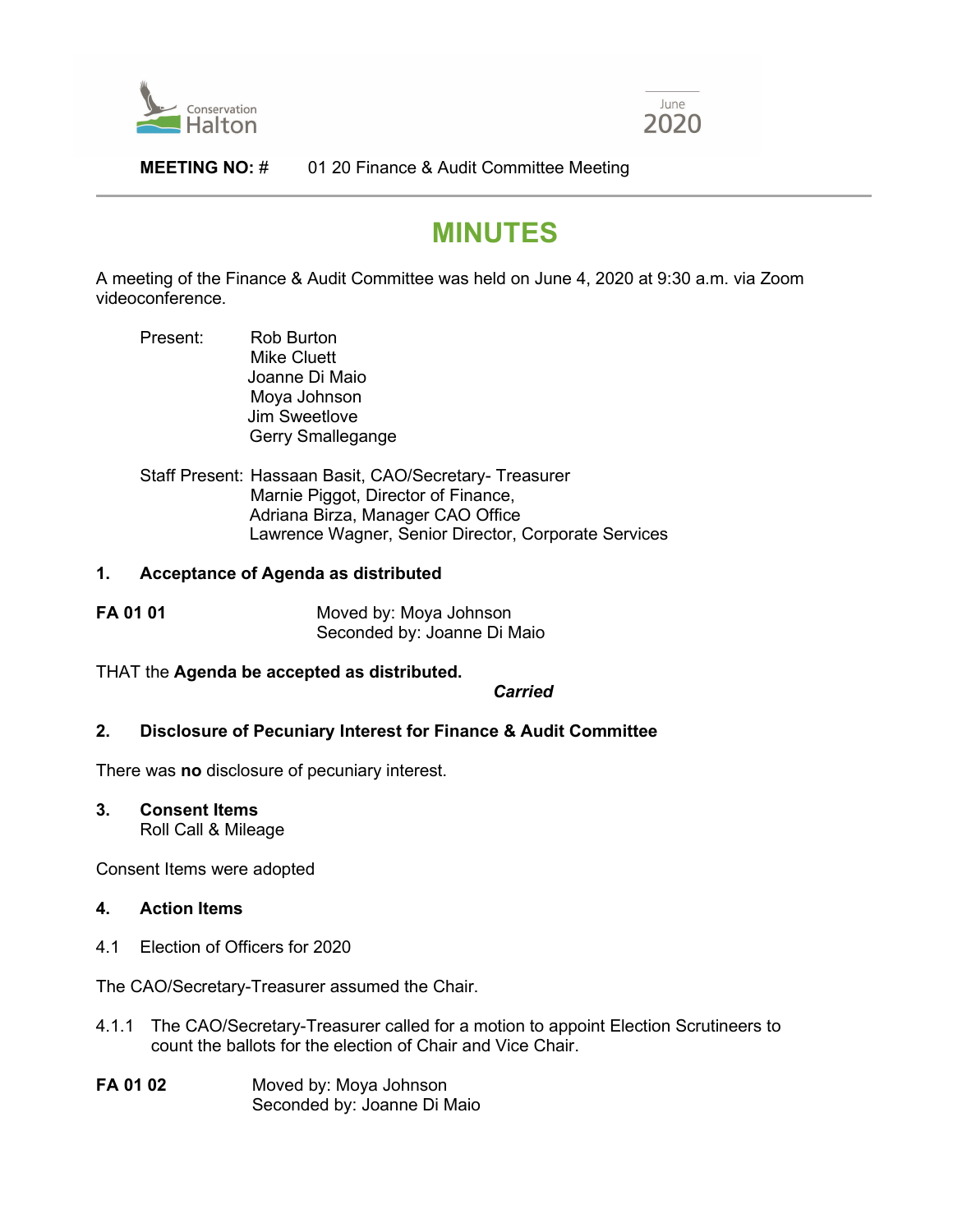



## THAT Marnie Piggot, Director, Finance, and Adriana Birza, manager CAO Office **be appointed as scrutineers in the event of an election and that all ballots be destroyed by the scrutineers afterwards**.

# *Carried*

4.1.2 The CAO/Secretary-Treasurer called for nominations for the position of Chair of the CH Finance & Audit Committee for 2020.

It was Moved by Gerry Smallegange that Rob Burton be nominated for the position of Chair for 2020.

The CAO/Secretary-Treasurer called for nominations for a second time. There were no nominations.

The CAO/Secretary-Treasurer called for nominations for a third time. There were no nominations.

The CAO/Secretary-Treasurer called for a motion to close nominations for the position of Chair of CH Finance & Audit Committee for 2020.

**FA 01 03** Moved by: Moya Johnson Seconded by: Joanne Di Maio

THAT nominations **be closed for the position of Chair of CH Finance & Audit Committee 2020.**

#### *Carried*

Rob Burton confirmed he would allow his name to stand and thanked all present.

The CAO declared Rob Burton, by acclamation, to the position of Chair of CH Finance & Audit Committee for 2020.

4.1.3 The CAO/Secretary-Treasurer called for nominations for the position of Vice Chair of CH Finance & Audit Committee for 2020.

It was Moved by Gerry Smallegange that Jim Sweetlove be nominated for the position of Vice Chair of CH Finance & Audit Committee for 2020.

The CAO/Secretary-Treasurer called for nominations for a second time. There were no nominations.

The CAO/Secretary-Treasurer called for nominations for a third time. There were no nominations.

The CAO/Secretary-Treasurer called for a motion to close nominations for the position of Vice Chair of CH Finance & Audit Committee for 2020.

**FA 01 04** Moved by: Moya Johnson Seconded by: Joanne Di Maio

THAT nominations be closed for the position of Vice Chair of CH Finance & Audit Committee for 2020